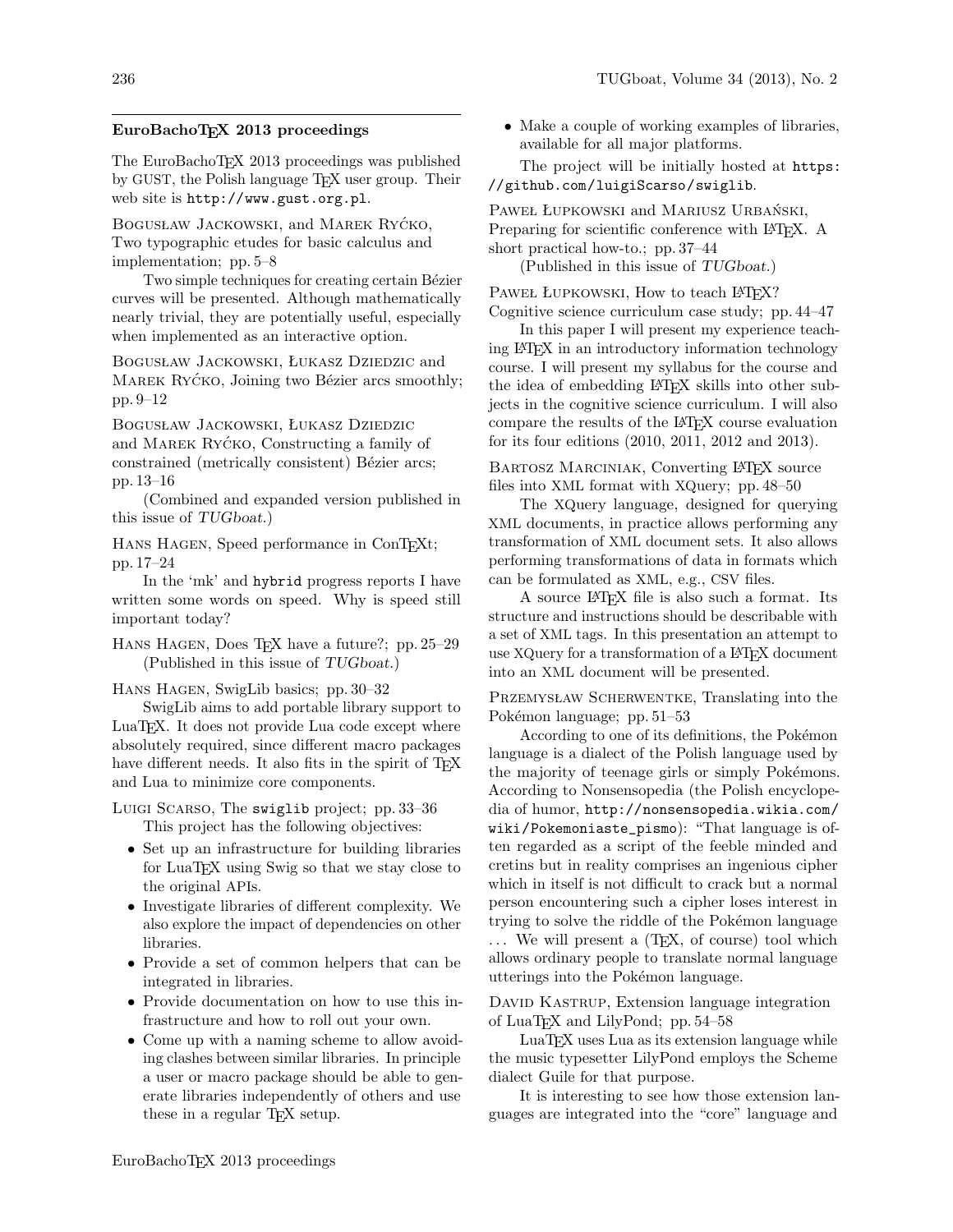what interfaces are used for passing information back and forth between user, principal language, and extension languages and to what degree the languages interact to form a coherent experience or one more modelled along the line of "I'd rather like to discuss this with your brain surgeon".

# Kees van der Laan, Spirals in PostScript; pp. 59–66

Programming curves specified in polar coordinates work elegantly in PostScript, because of PS's facility for rotation of user space. This is shown for the cardioid, limaçon, lemniscate, Archimedes, and growth spirals. The Gyre logo is analysed and imitated in PostScript. Printing of text along spiral-like belts on a sphere in the projection plane is done, yielding poor man's typesetting on a sphere in projection, for want of better.

KEES VAN DER LAAN, Head and tail in

summation: Catching up with numerical math and Mathematica; pp. 67–74

Direct summation of slowly convergent series is not efficient. Splitting up the sum into head and infinite tail and applying Euler summation to the tail yields an efficient technique. Applying Boole's transformation to the tail may, for slowly convergent alternating series, drastically improve accuracy. Series for  $\zeta(x)$ ,  $\eta(x)$ ,  $\lambda(x)$ , and  $\beta(x)$  have been included. This note reflects my understanding of chapter 1 of Nico Temme's book Special Functions (Wiley, 1996), and is aimed at those who want to refresh their summation-of-series knowledge and skills and add Mathematica to their toolbox. Mathematica has changed calculus education. Notebook publishing is an extra to  $(A)$ T<sub>F</sub>X publishing, for the moment.

## JEAN-MICHEL HUFFLEN, MIBIBTFX in 2013: The point; pp. 75–78

Our MIBIBTEX program—aiming to be a better  $BIBTrX$  — is now able to build bibliographies for documents in IATEX. It can also take into account some particular features for the bibliographies processed by the biblatex package and the bib module of ConTEXt. We review the present abilities of this program before an important change in its implementation language (now Scheme). We will also explain why this change could enlarge MIBIBTEX's features.

Jean-Michel Hufflen, Why typesetting music is so difficult; pp. 79–84

Some software allows users to specify musical pieces, possibly using several staves for different voices and instruments. These pieces can be typeset in order to get a result suitable for musicians. For simple cases, this result is very nice. However, typesetting a musical score is not comparable to typesetting a text. Also, some meta-information is needed in order to typeset correctly some pieces, especially in baroque music. We propose an exploration of these difficulties. Attending this talk only requires basic knowledge about music and scores.

Jean-Michel Hufflen, XML today: Success or failure?; pp. 85–94

XML came out in the late 1990s as a possible standard for information interchange between diverse programs. What is its point in 2013? Has XML completely eclipsed its predecessor, SGML? What is XML's place within the world of the Web and within programming activity?

## JEAN-MICHEL HUFFLEN, BachoT<sub>E</sub>X song; pp. 95–98

A printed score of this renowned tune.

PAWEŁ JACKOWSKI, TFX beauties and oddities; pp. 99–105

Collected TEX pearls, with contributions from Bogusław Jackowski, Gunter Essers, Jerzy Ludwichowski, Piotr Strzelczyk, and Marcin Borkowski.

#### Abstracts; pp. 106–110

The remaining abstracts had no corresponding papers submitted.

## KAVEH BAZARGAN, How TFX helps deliver XML-first production to journal publishers

Almost all publishers of academic journals require a granular XML of each article, along with PDF, HTML, and other formats. The XML is the archive of the article, so it is imperative that the content of all formats match precisely. I will show how TEX can be used both to generate XML from the author manuscript, and to convert the XML into PDF and other deliverables.

PIOTR BOLEK, The traditional vs. the future book

What do the tablet revolution and the growing popularity of e-readers mean for the books, publishing industry and readers? A digital book, audiobook, multibook or just an application? A multimedia publication — only a toy, a manual or something more?

Examples of publications, ideas and new opportunities. The book of future and its production technologies, standards, formats and tools.

Digital distribution vs. intellectual property and access to digital content. Models of distribution and access to content. Contemporary and informal distribution channels.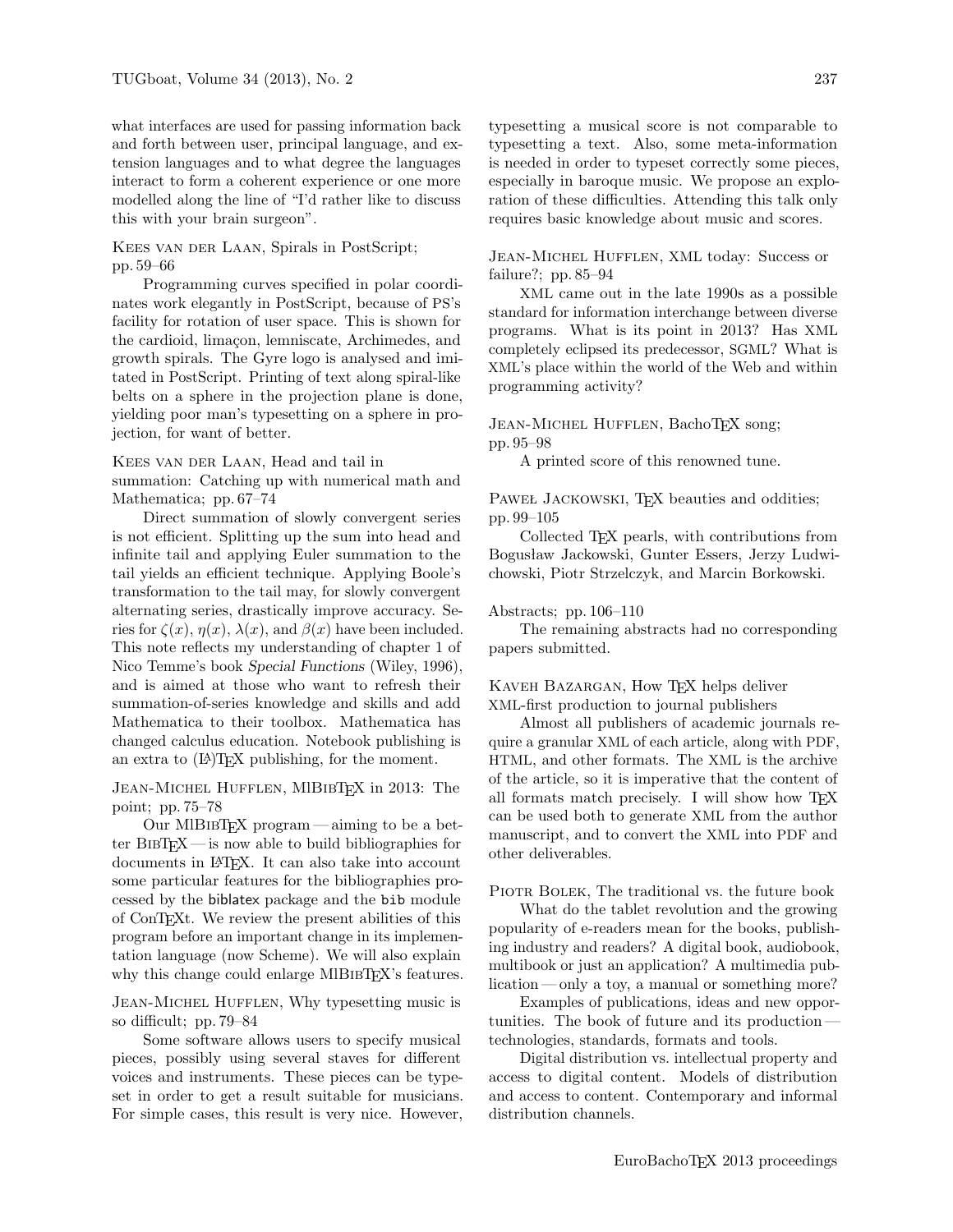Katarzyna Burakowska, Communication outside of words. Meta-communication.

Research showed that words of a message account only for 7% of the perceived value of a spoken message, while the tone of voice accounts for 38% and facial expression for up to 55%. Thus the non-verbal elements of verbal communication are very important for its efficiency. There is a lot of research regarding importance of meta messages in verbal communication. This knowledge is being used in creative ways by theatre artists. I haven't come across research evaluating meta-messages in written communication, though graphics artists use them very often in their works. I would like to share my thoughts regarding that issue. I'm not a typographer, but do work in visual arts, so my presentation will be, as usual, a little bit off the main conference subject.

#### WILLI EGGER, Workshop: Bookbinding

Based on last year's success there will be a workshop in bookbinding. This time we are going to build a sturdy shoe-box type of box. While waiting for the glued box to dry we will make other types of boxes, small and suitable for gift-packaging.

Hans Hagen, Those typographic things TEXies are proud of . . . do they really make sense?

Why do we use T<sub>EX</sub>? Is it because we have no other choice? Is it because we like to program? Do we go for the looks? It is no problem to locate users who, no matter how they started, praise the virtues of this typesetting system. Isn't it one of the reasons why we meet at BachoT<sub>E</sub>X? How valid are these sentiments? Does all this focusing on details makes sense or not? What are those features that we like so much and do they really make that much sense?

#### HANS HAGEN, Bits and pieces: ConTEXt, MetaPost, Lua and more, part 1

Last year ConTEXt MkIV became a bit more what I had in mind when we moved to LuaTEX. I will give a quick overview of what has been (re)done, extended, finalized, set in motion and what might happen.

## HANS HAGEN, Bits and pieces: ConTEXt, MetaPost, Lua and more, part 2

Because we want our machinery to do more and more, performance becomes an issue, especially in workflows where there is lots of output. I will discuss some aspects of performance as well as some experiments that Luigi Scarso and I did in the process of getting LuaJITTEX up and running.

## Hans Hagen, LuaTEX tutorial

Participants will learn at least: what LuaT<sub>EX</sub> is really; for whom  $LuaTFX$  is useful; the prerequisites to using it; what callbacks are; how to use the LuaT<sub>EX</sub> reference manual.

Last but not least several examples will be discussed in detail, so that the basic mechanisms can sink in. Handouts will be provided.

HANS HAGEN and FRANS GODDIJN, Books will go ... are you sure?

In the Netherlands (and probably elsewhere too) there is a web shop where you can buy designer knitware produced by grannies. Apart from the social aspects, this new business model might as well translate to producing books.

If you go to a bookshop you will notice that the kids corner still offers lots of books, and surprisingly, many of these are well designed (and definitely better bound than those for grown-ups).

In this session some old folks will discuss the future of books and design with you from this perspective. Please bring with you, your favourite books from childhood (the ones that impressed you) or nice ones that you gave friends and family. Of course kids are invited to join in.

Aleksandra Hankus, The end of the world will come. Books will go.

We have been debating for many years during our conferences whether a "paper" book will survive. The title of my talk may suggest the debate to be continued. Perhaps. . . Still, the talk will concern the XIX century in the first place. The time which people sensitive to beauty would like, in my opinion, to move to. I will attempt to show a journal (a weekly) from those years. A weekly issued (typeset) in such a way that it completely took away my willingness to buy printed stuff nowadays.

## Ryszard Kubiak, A personal view of markup languages

A markup language is a notation in which a textual document can be written down in order to later give it an elegant graphical form by a computer. Many such languages have been and are continually being designed, the language of TFX being one of them. The creators of markup languages take into account various aspects of human-computer and human-human communication. The talk will be about my personal views and experience of using various languages.

Bogusław Jackowski, Piotr Strzelczyk and PIOTR PIANOWSKI, On the progress of the T<sub>E</sub>X Gyre Math project: The TG Bonum Math font

Two fonts—TG Pagella Math and TG Termes Math— have been released so far within the frame of the T<sub>F</sub>X Gyre math project. Currently,